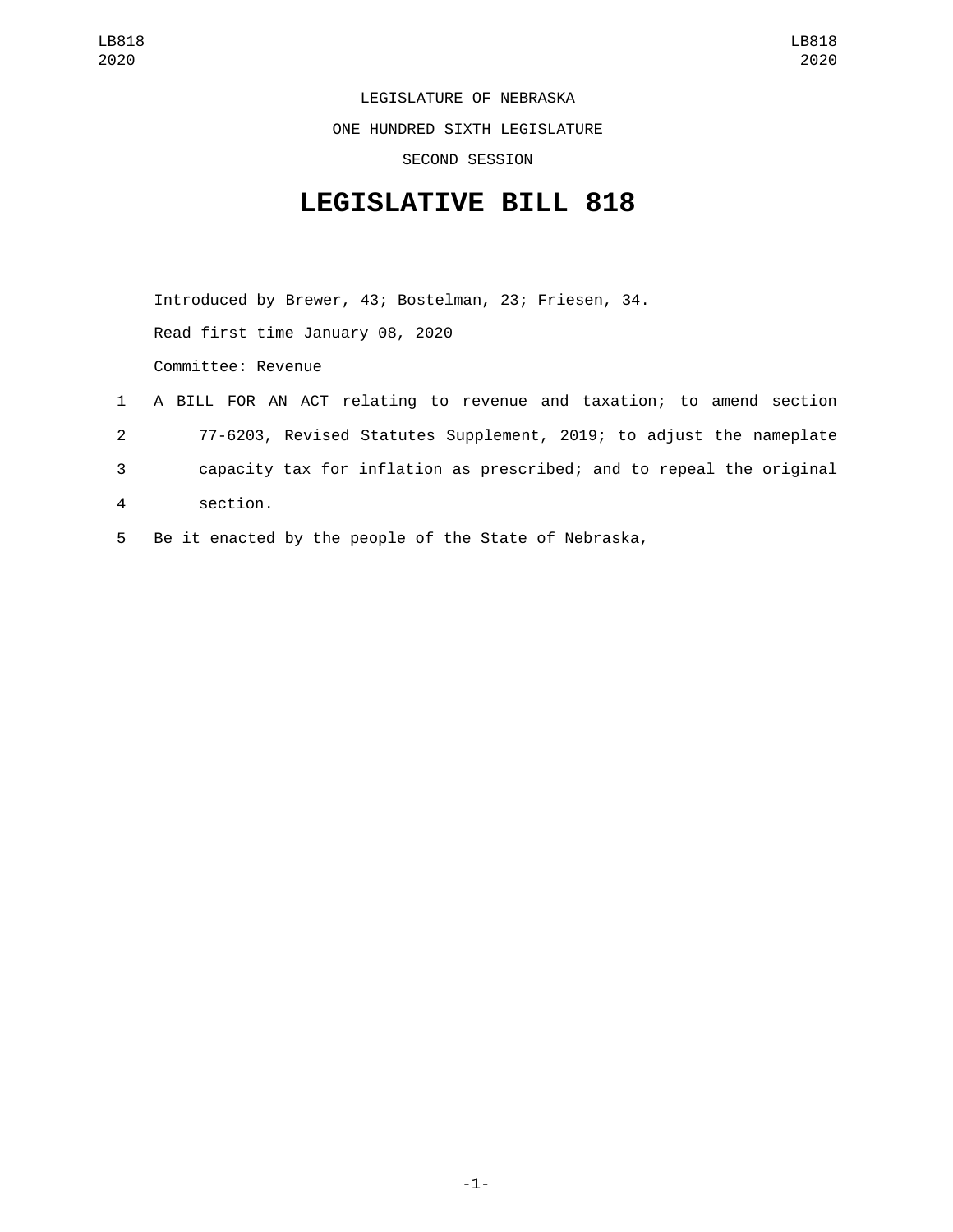Section 1. Section 77-6203, Revised Statutes Supplement, 2019, is 2 amended to read:

 77-6203 (1) The owner of a renewable energy generation facility annually shall pay a nameplate capacity tax equal to the total nameplate capacity of the commissioned renewable energy generation facility multiplied by a tax rate of three thousand five hundred eighteen dollars per megawatt. On January 1, 2021, and on each January 1 thereafter, the Department of Revenue shall adjust the tax rate by the percentage change in the Consumer Price Index for All Urban Consumers, as prepared by the United States Department of Labor, Bureau of Labor Statistics, for the twelve-month period ending on August 31 of the previous calendar year. If the adjusted tax rate is not a whole dollar amount, it shall be rounded 13 to the nearest whole dollar amount.

 (2) No tax shall be imposed on a renewable energy generation 15 facility:

 (a) Owned or operated by the federal government, the State of Nebraska, a public power district, a public power and irrigation district, an individual municipality, a registered group of municipalities, an electric membership association, or a cooperative; or

(b) That is a customer-generator as defined in section 70-2002.

 (3) No tax levied pursuant to this section shall be construed to constitute restricted funds as defined in section 13-518 for the first five years after the renewable energy generation facility is commissioned.24

 (4) The presence of one or more renewable energy generation facilities or supporting infrastructure shall not be a factor in the assessment, determination of actual value, or classification under section 77-201 of the real property underlying or adjacent to such 29 facilities or infrastructure.

 (5)(a) The Department of Revenue shall collect the tax due under 31 this section.

-2-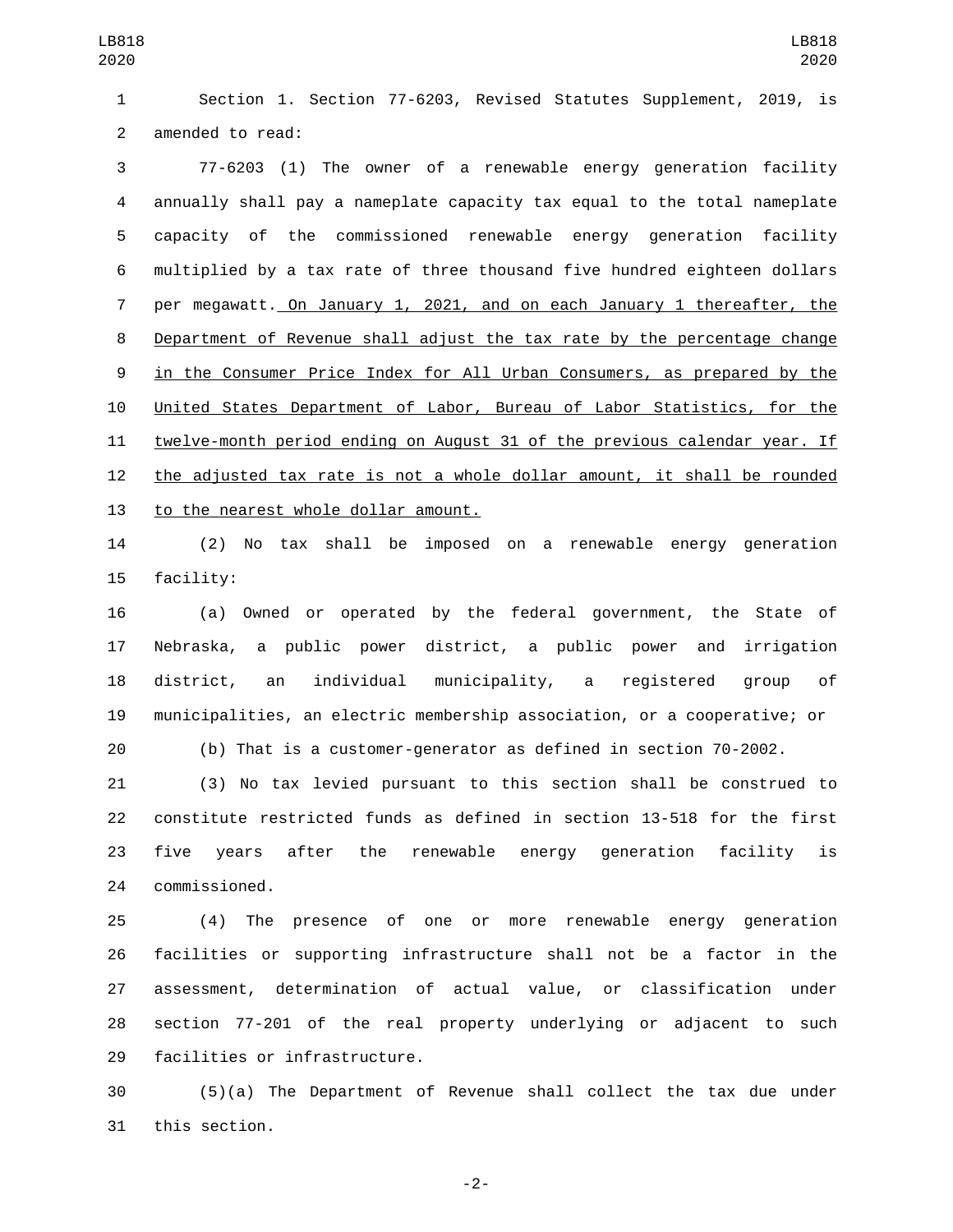(b) The tax shall be imposed beginning the first calendar year the renewable energy generation facility is commissioned. A renewable energy generation facility that uses wind as the fuel source which was commissioned prior to July 15, 2010, shall be subject to the tax levied pursuant to sections 77-6201 to 77-6204 on and after January 1, 2010. The amount of property tax on depreciable tangible personal property previously paid on a renewable energy generation facility that uses wind as the fuel source which was commissioned prior to July 15, 2010, which is greater than the amount that would have been paid pursuant to sections 77-6201 to 77-6204 from the date of commissioning until January 1, 2010, shall be credited against any tax due under Chapter 77, and any amount so credited that is unused in any tax year shall be carried over to 13 subsequent tax years until fully utilized.

 (c)(i) The tax for the first calendar year shall be prorated based upon the number of days remaining in the calendar year after the renewable energy generation facility is commissioned.

 (ii) In the first year in which a renewable energy generation facility is taxed or in any year in which additional commissioned nameplate capacity is added to a renewable energy generation facility, the taxes on the initial or additional nameplate capacity shall be prorated for the number of days remaining in the calendar year.

 (iii) When a renewable energy generation facility is decommissioned or made nonoperational by a change in law during a tax year, the taxes shall be prorated for the number of days during which the renewable energy generation facility was not decommissioned or was operational.

 (iv) When the capacity of a renewable energy generation facility to produce electricity is reduced but the renewable energy generation facility is not decommissioned, the nameplate capacity of the renewable energy generation facility is deemed to be unchanged.

 (6)(a) On March 1 of each year, the owner of a renewable energy generation facility shall file with the Department of Revenue a report on

-3-